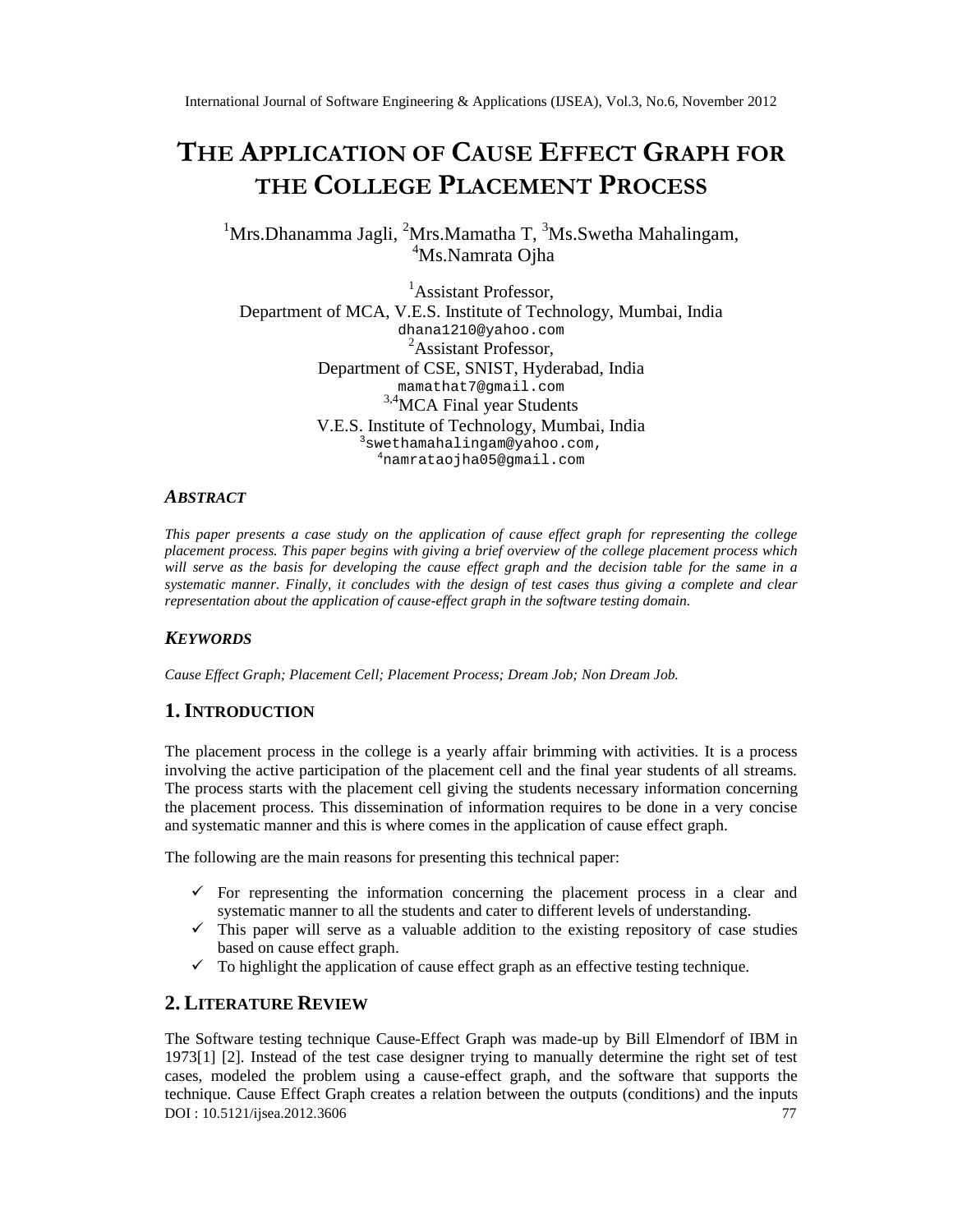(actions).A cause effect graph in software testing is an intended for graph that maps a number of conditions to a number of actions.

The techniques in the past introduced regarding the different input data as self-determining, and the input value each one considered independently for producing test cases. The different inputs and their effects on the outputs are not clearly measured for test case design [1] [2] [5].

In precedent only some case studies were at hand wherever Cause effect graph application had taken consideration. Such are Withdrawal at ATM, Purchase order of Different equipment, Employee payroll system, some are with designed test cases and some are with test cases [3]. But in this paper a new case study had chosen with outcome as test cases for automated college placement cell as shown in further stages in this paper.

## **3. OUTLINE OF CAUSE EFFECT GRAPH**

A Boolean graph reflecting logical relationships between inputs (causes), and the outputs (effects) or transformations (effects).Cause-effect graphing describes a technique that uses the dependencies for identification of the test cases known as cause-effect graphing. The logical associations between the conditions (Causes) and their actions (effects) in a constituent or a system are represented is called as a cause-effect graph.

#### **a) Notations for Cause-and-Effect Graph**

From the requirement specification, the possible causes (conditions) and effects (actions) must be identified. Each condition is described as a cause that consists of input conditions (or combinations of those) [1] [3]. The causes are associated with logical operators (e.g., AND, OR and NOT). A condition or cause can be correct or incorrect. The basic notations for causes-effects relations and its related constraint symbols were shown in the below Fig 1 and Fig 2.The Causes and effects are treated in the same way and noted in the graph as shown in the below Fig 3.



Figure 1: Basic Notations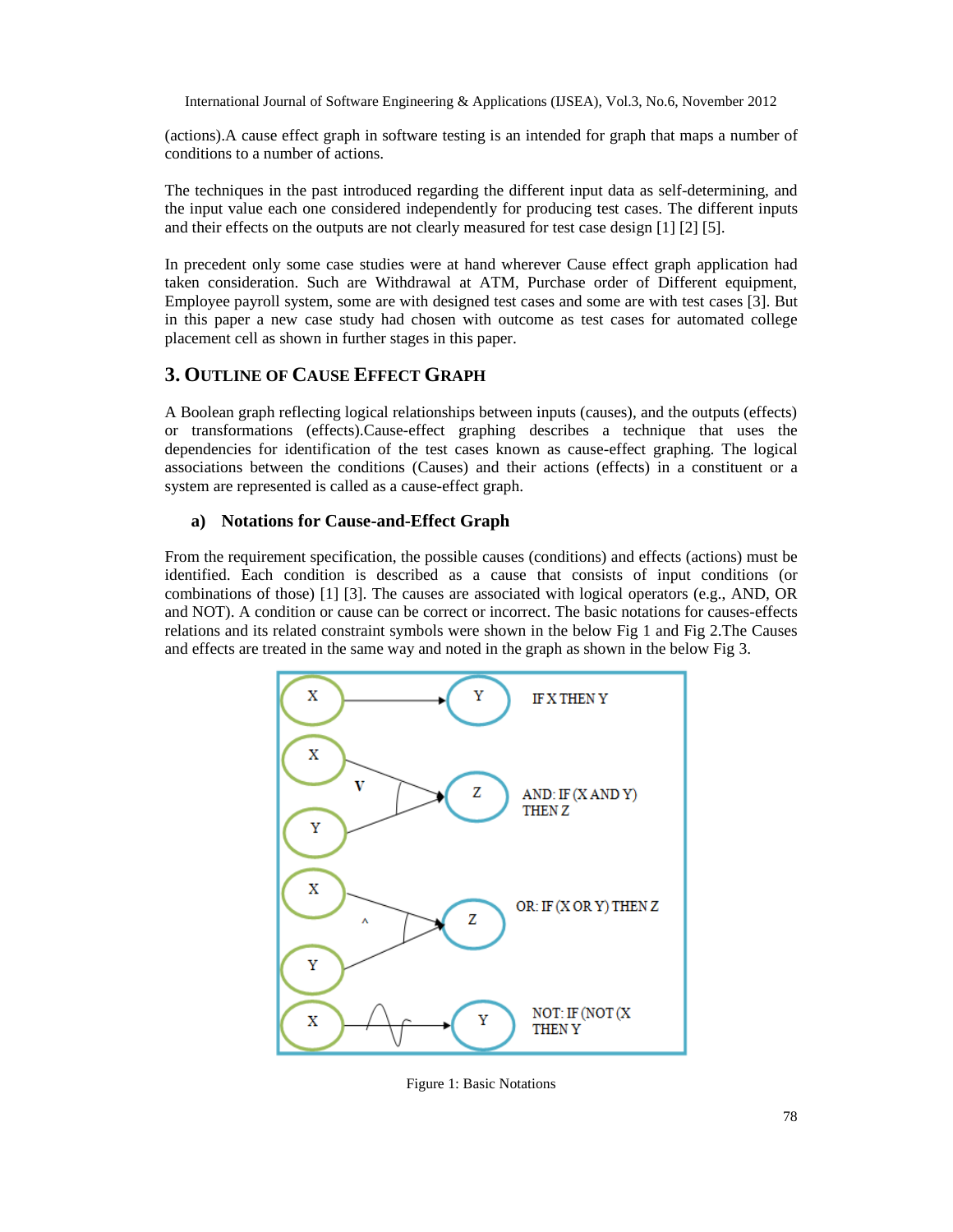Additional Notations for Cause-and-Effect Graph are different constraints that would be used in cause effect graph for showing association between Causes as well as effects Additional notations are shown in the below Fig 2.



Figure 1: Basic Constraints Symbols

#### **b) Procedure to generate test cases**

Test technique based on cause effect graph consists in the following steps:

- 1. Identify the causes and the effects
- 2. Establish the graph of relations between causes and effects
- 3. Complete the graph by adding constraints between causes and effects
- 4. Convert the graph to a decision table
- 5. Generate a test cases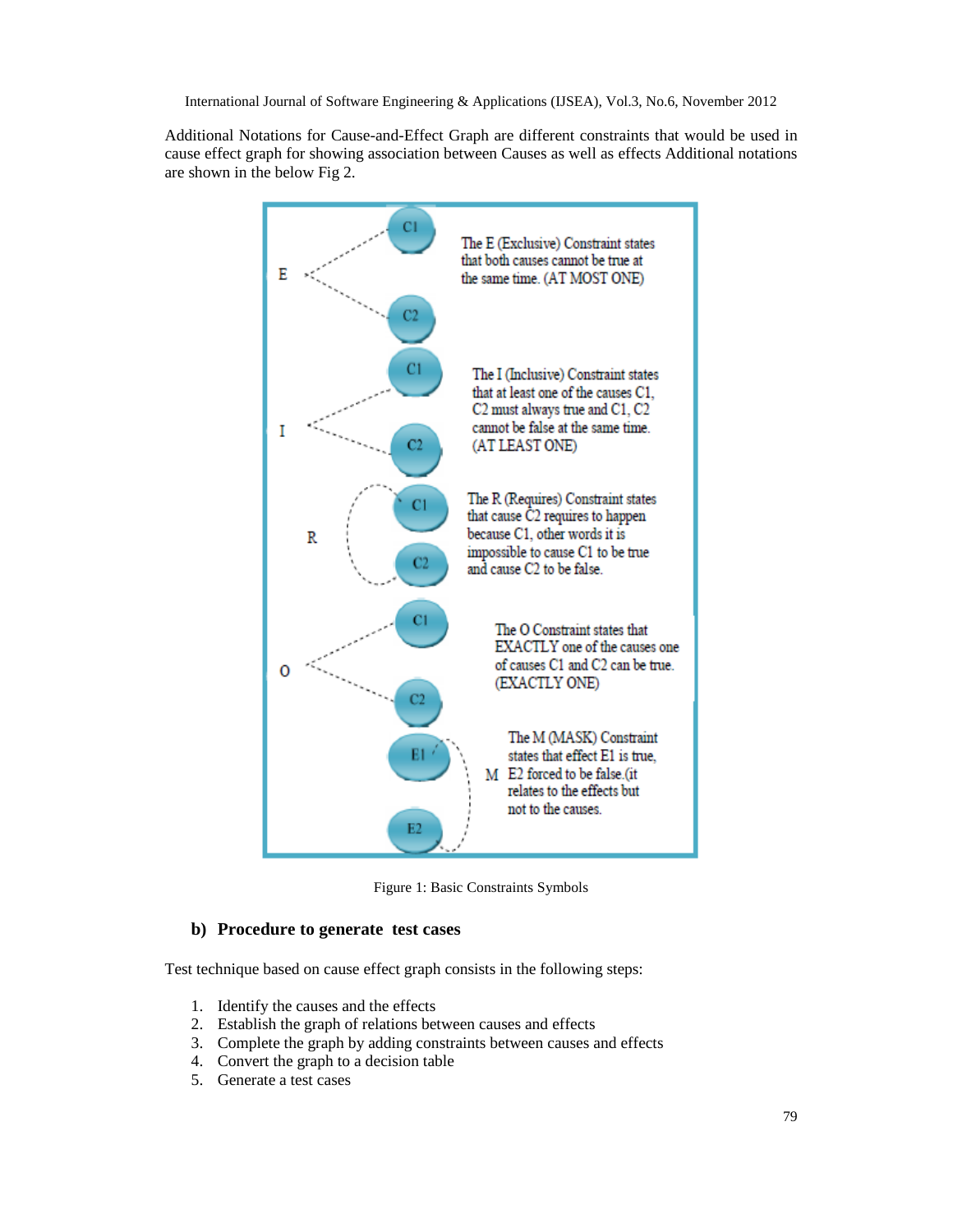In order to design proper set of test cases cause effect graph is not sufficient, so that it has to convert in to decision table.

#### **c) Cause Effect Graph to Decision Table**

The Cause Effect Graph must be converted d into a decision table from that the test cases can be Considered. The steps to transform a graph into a table are as follows:

- 1) Choose an effect
- 2) Looking in the graph, find combinations of causes that have this effect and combinations that do not have this effect
- 3) Add one column into the table for every one of these cause-combinations and the caused states of the remaining effects
- 4) Ensure if decision table values occurred many times and, if yes, remove them.

The test cases based on decision tables had the intention to design test cases for executing attractive combinations of causes that possible failures can be found, in addition the causes and effects, transitional results may be added in the decision table.

A decision table had two parts. The first half (upper half), describes about the inputs (causes). The second half (lower half) describes about the outputs (effects).each column is a test case that the combination of causes or inputs and the anticipated effects or outputs for this association. Test cases intended for optimal situation, every combination of causes or inputs is considered as a test case [3] still, causes may influence or exclude each other in such a way that not all combinations construct valid test case. The implementation of every cause or condition and effect or action is represented with a "YES or 1" or "NO or 0". Each cause or condition and effect or action must occur at least once with either "YES" or "NO" in the table.

An optimized decision table does not include all possible combinations, but the impracticable combinations are not added. Based on the dependency between the inputs (causes) and the results (actions), the optimized decision table represents the result every column of decision table must be compiled as a test case.

#### **d) Definition of the Test Exit Criteria**

Simple criteria for test completion, criteria for test completion can be defined relatively easily.

Executing every column in the decision table as a test case [3] is the minimum requirement of decision table based test cases in the software testing, that all possible combinations of conditions (causes) and corresponding effects (actions) can be verified.

The value of the technique is organized and very formal approach in constructing a decision table with all possible combinations may expose association between set of causes and set of effects that are not included when using other techniques for designing test cases.

#### **e) Benefits of Using a Cause-and-Effect**

- $\checkmark$  Helps determine root causes.
- $\checkmark$  Encourages group participation.
- $\checkmark$  Uses an orderly, easy-to-read format.
- $\checkmark$  Indicates possible causes of variation.
- $\checkmark$  Increases process knowledge.
- $\checkmark$  Identifies areas for collecting data.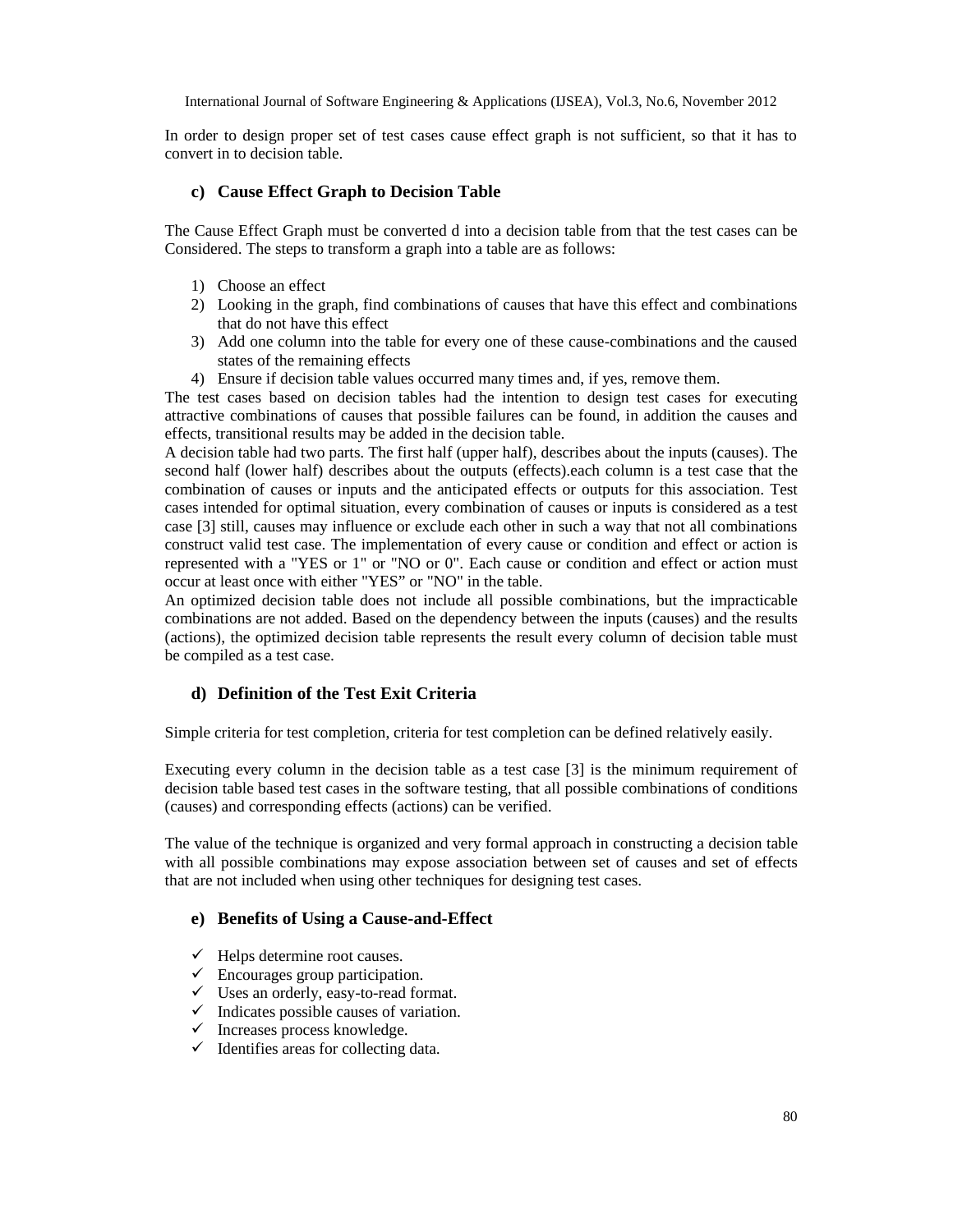## **4. PROBLEM SPECIFICATION**

Generate decision table based test cases for the placement process in a college open to engineering students of all streams and M.C.A students.

Definition of the various terminologies in use:

- $\checkmark$  A dream company is one that offers a package of Rs.5, 00,000/- or more per annum.
- A non-dream company is one that offers a package less than Rs.5, 00,000/- per annum.
- $\checkmark$  A core company is one that pertains to one's branch of study. For example: IT companies are considered to be core companies for M.C.A, B.E (computer-science), and B.E (I.T).
- $\checkmark$  A non-core company is one that does not pertain to one's branch of study.
- $\checkmark$  Some companies only offer placements and some others offer only internship and might absorb students eventually based on their performance.

The following are the set of requirements (constraints):

- 1. If a student is placed in a dream company then, he/she is out of the placement process.
- 2. If a student gets a  $2<sup>nd</sup>$  offer then the 1<sup>st</sup> offer stands cancelled and he/she is also out of the placement process.
- 3. A student has only maximum 3 attempts for  $2<sup>nd</sup>$  job.
- 4. If a student gets placed in a core company then he/she can apply only for core companies for the  $2<sup>nd</sup>$  job.
- 5. If a student gets dream internship he/she is eligible for only non-dream companies for the  $2<sup>nd</sup>$  job.

## **6. ANALYSIS AND DESIGN**

*STEP 1:* Various causes and effects had been identified to design the cause effect graph from the given problem statement.

The various causes identified from the given problem statement are as follows:

 $C1:1^{st}$  job is a dream, core/non-core job.  $C2:1^{st}$  job is a non-dream, core job  $C3:1<sup>st</sup>$  job is a non-dream, non-core job  $C4:1<sup>st</sup>$  job is a dream, core/non-core internship  $C5:1<sup>st</sup>$  job is a non-dream, core/non-core internship  $C6:2<sup>nd</sup>$  job offer secured

The various effects identified from the given problem statement are as follows:

E1: Out of the placement process  $E2:1<sup>st</sup>$  job offer stands cancelled E3: Maximum 3 attempts for only core, dream/non-dream job E4: Maximum 3 attempts for core/non-core, dream/non-dream job E5: Maximum 3 attempts for core/non-core, non-dream job.

STEP 2: at this moment, with the identified causes and effects, the cause-effect graph had been constructed.

*STEP 3:* Completed the graph by adding all identified constraints as shown in below Fig 3.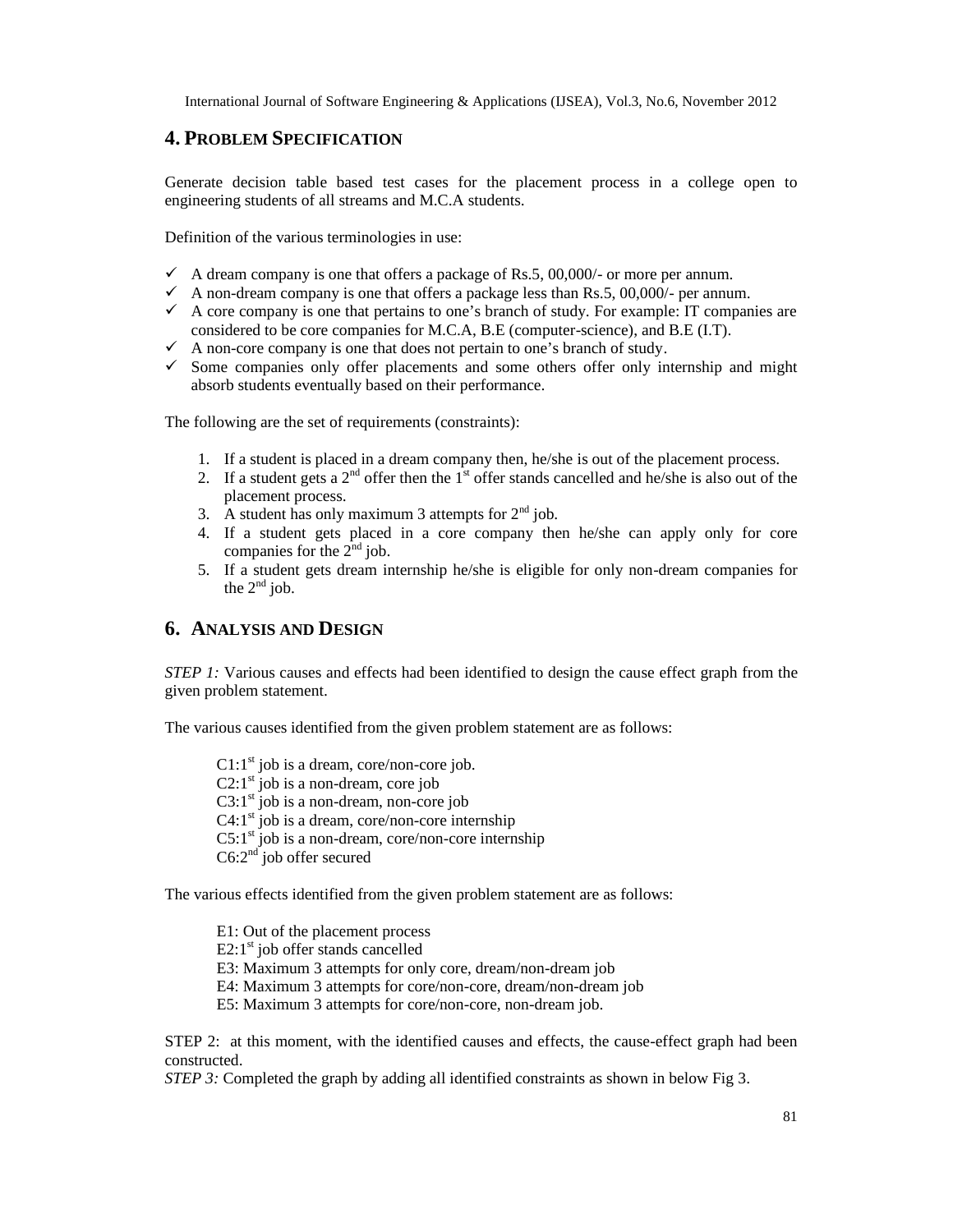

International Journal of Software Engineering & Applications (IJSEA), Vol.3, No.6, November 2012

Figure 2: Cause Effect Graph for Placement cell

*STEP 4:* Constructed Cause-Effect Graph had transformed into a decision table as shown in below Table 1.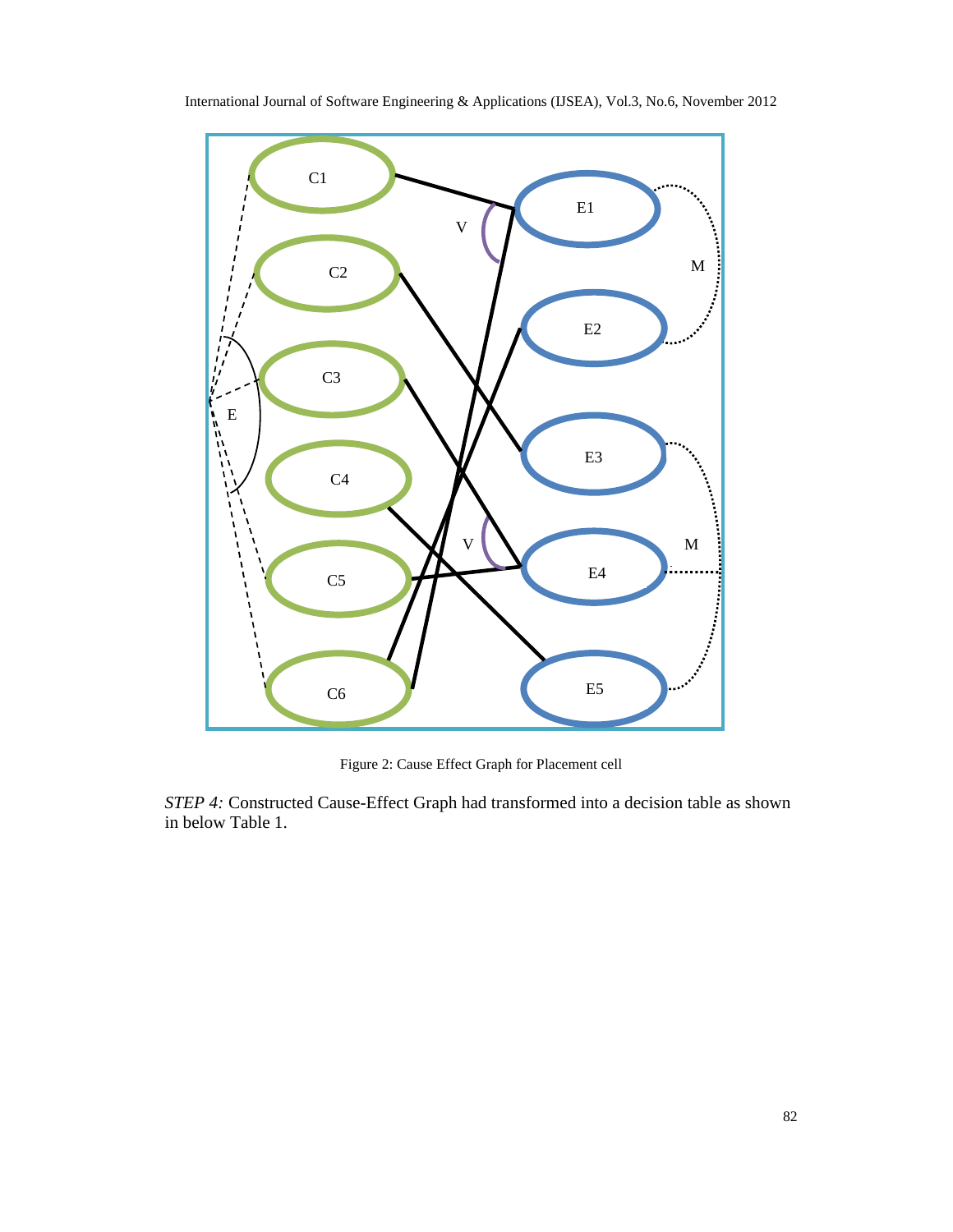| <b>CONDITION/CAUSE</b> | $\parallel$ 1            | $\overline{2}$           | 3                        | $\overline{4}$           | 5                        |
|------------------------|--------------------------|--------------------------|--------------------------|--------------------------|--------------------------|
| C1                     | <b>YES</b>               | $\overline{\phantom{a}}$ | $\overline{\phantom{a}}$ | $\overline{\phantom{0}}$ | $\overline{\phantom{a}}$ |
| C2                     | $\overline{\phantom{0}}$ |                          | <b>YES</b>               | ۰                        | $\overline{\phantom{0}}$ |
| C3                     | ٠                        |                          | $\overline{\phantom{a}}$ | <b>YES</b>               | $\blacksquare$           |
| C <sub>4</sub>         | $\overline{a}$           | $\overline{\phantom{a}}$ | $\overline{\phantom{0}}$ | $\overline{\phantom{a}}$ | <b>YES</b>               |
| C <sub>5</sub>         | $\overline{\phantom{a}}$ | $\overline{\phantom{a}}$ | $\overline{\phantom{a}}$ | <b>YES</b>               | $\blacksquare$           |
| C6                     | <b>YES</b>               | <b>YES</b>               | $\overline{\phantom{a}}$ | $\overline{\phantom{0}}$ | $\overline{\phantom{a}}$ |
| <b>EFFECT /ACTION</b>  |                          |                          |                          |                          |                          |
| E1                     | <b>YES</b>               | $\blacksquare$           | $\overline{a}$           |                          | $\overline{\phantom{a}}$ |
| E2                     | $\overline{\phantom{a}}$ | <b>YES</b>               | $\overline{\phantom{a}}$ | -                        | $\overline{\phantom{a}}$ |
| E3                     | $\overline{a}$           |                          | <b>YES</b>               | -                        | $\overline{\phantom{0}}$ |
| E4                     | $\overline{\phantom{0}}$ |                          |                          | <b>YES</b>               | $\overline{\phantom{0}}$ |
| E5                     |                          |                          |                          |                          | <b>YES</b>               |

#### Table 1: Decision Table

*STEP 5:* Generated test cases for the automated college placement cell problem statement. Since there are 5 effects there should be at least 5 test cases.

The following are the test cases for the given problem statement as shown in following Table 2.

#### Table 2: Test cases

| Test<br>Case                | Input(causes)                                              | <b>Expected Output</b><br>(Effects)             |
|-----------------------------|------------------------------------------------------------|-------------------------------------------------|
|                             |                                                            |                                                 |
|                             | $1st$ Job Dream OR $2nd$ Job secured                       | Out of the placement process                    |
| $\mathcal{D}_{\mathcal{L}}$ | $2nd$ Job secured                                          | 1 <sup>st</sup> Job Cancelled                   |
| 3                           | 1 <sup>st</sup> Job Non-Dream, Core                        | Maximum 3 attempts for Core,<br>Dream/Non-Dream |
| $\overline{4}$              | 1 <sup>st</sup> Job Non-Dream, Non-Core OR 1 <sup>st</sup> | Maximum 3 attempts for Core/Non-                |
|                             | Job Non-Dream, Core/Non-Core                               | Core, Dream/Non-Dream                           |
|                             | Internship                                                 |                                                 |
| 5                           | 1 <sup>st</sup> Job Dream, Core/Non-Core                   | Maximum 3 attempts for Core/Non-                |
|                             | Internship                                                 | Core, Non-Dream                                 |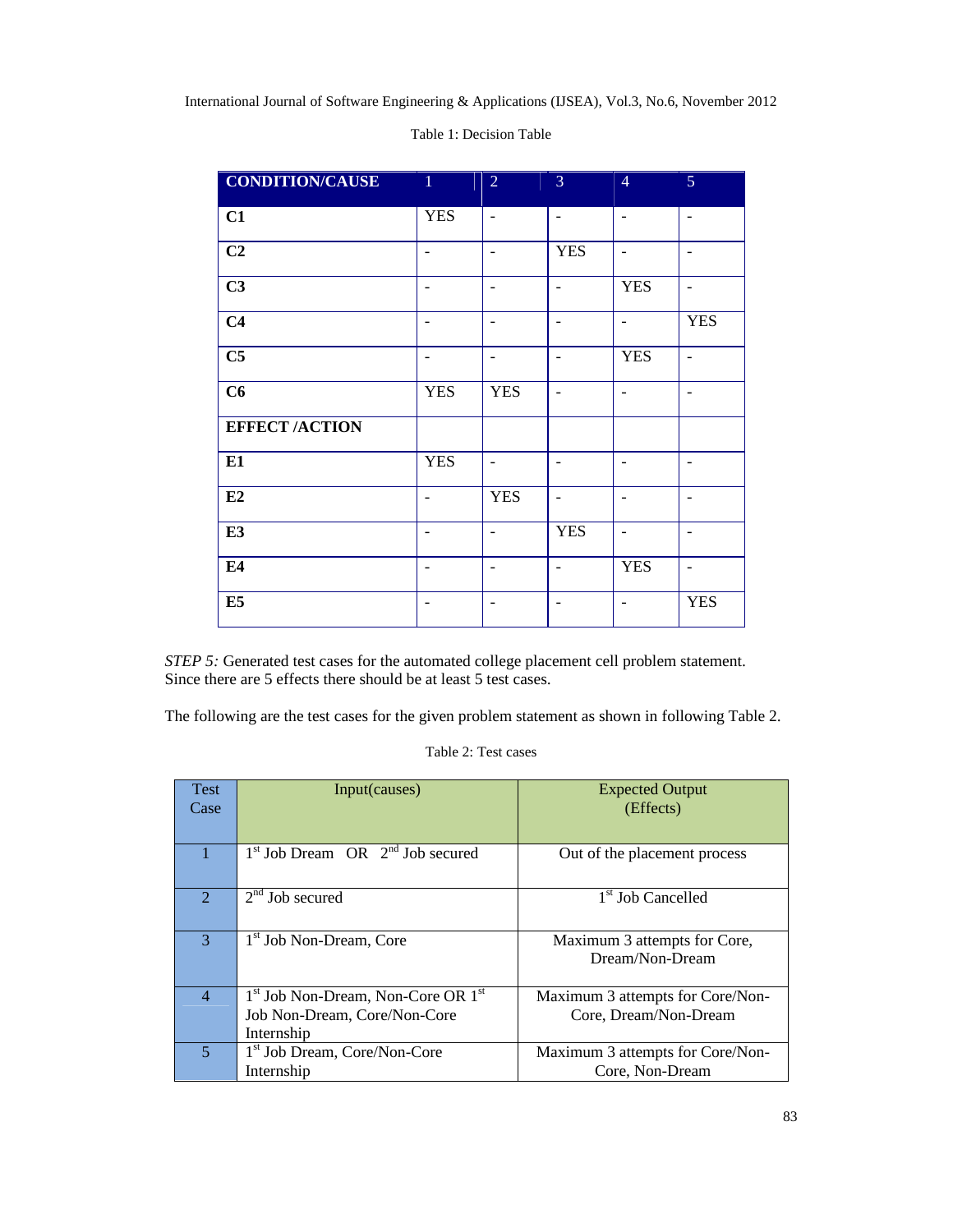## 7. CONCLUSION

It ought tobe important that the case study used in this paper to illustrate the basic steps of C Effect Graphwas kept veryshort and snappyAn experienced software tester could probably jump right to this set of test cases from the requirements without using the CEG method for small projects but for large, complex systems with multiple causes (inputs) and effects (outputs or transformations) this method is an organized way to analyze the problement and create test  $caseE$ ]. The case study described in this paper would be helpful to the college students to understand the placement procedure easily. Apart from this, it would be useful to software testers, students, faculties and others in the software testing domain.

## ACKNOWLEDGEMENTS

As authorswe would like toarticulate thankfulness to ProtaNagananda, Training and placement officer in our college for providing complete information at placement process takes place in the lege.

## **REFERENCES**

- [1] <www.westfallteam.com>, Causeffect Graphing, By Theresa Hunt.
- [2] [http://www.saferpak.com/cause\\_effect\\_articles/howto\\_cause\\_effe](http://www.saferpak.com/cause_effect_articles/howto_cause_effect.pdf)ct.pdf
- [3] Software Testing Foundations: A Study Guide for the Certified Tester Exam€ ,text book, Bayannel Spillner, Tilo Linz, Hans Schaefer.
- [4] , RequirementsBased Testing CauseEffect Graphing€, by Gary E. Mogyorodi.
- [5] 'Cause-Effect Graphs for Test Models Based on UML and OCL€,by Stephan Weiƒleder Dehla Sokenou.
- [6] <www.wikiepedia.com>.
- [7] A Tool for Diagnosing the Quality of Java Program and a Method for its Effective Utilization n
- Education€,by Hiroaki Hashiura, Saekomatusuura, Seiichikomiya.<br>[8] ,An Automatic Test Case Generator Derived from SBated Generator Derived from SBased Testing€,by Boruan Tsa€ Simon Stobart, Norman Parrington, and Ian Mitchel
- [9] 'Creation of a Test Bed Environment for Core Java Applications using White Box Testing Approaches€ by Priya R.L and Dhanamma Jagli ,Published in ITCSE.

## Authors

## Mrs.Dhanamma Jagli

Short Biography:

Mrs.Dhanamma Jagli is an Assistance professor in V.E.S Institute of Technology, Mumbai, currently Pursuing Ph.D in Computer Science and Engineering and received M.Tech in Information Technology from Jawaharlal Nehru Technological University, Hyderabad and Andhra Pradesh. She has around 9 years teaching experience at the post graduate and under graduate level. She had published and presented papers in referred international journals and conferences. Her areas of research interest are Data Mining, Cloud Computing, Software Engineering, Data base Systems and Embedded Real time systems. She has been associated with Indian Society of Technical Education (ISTE) as a life member.